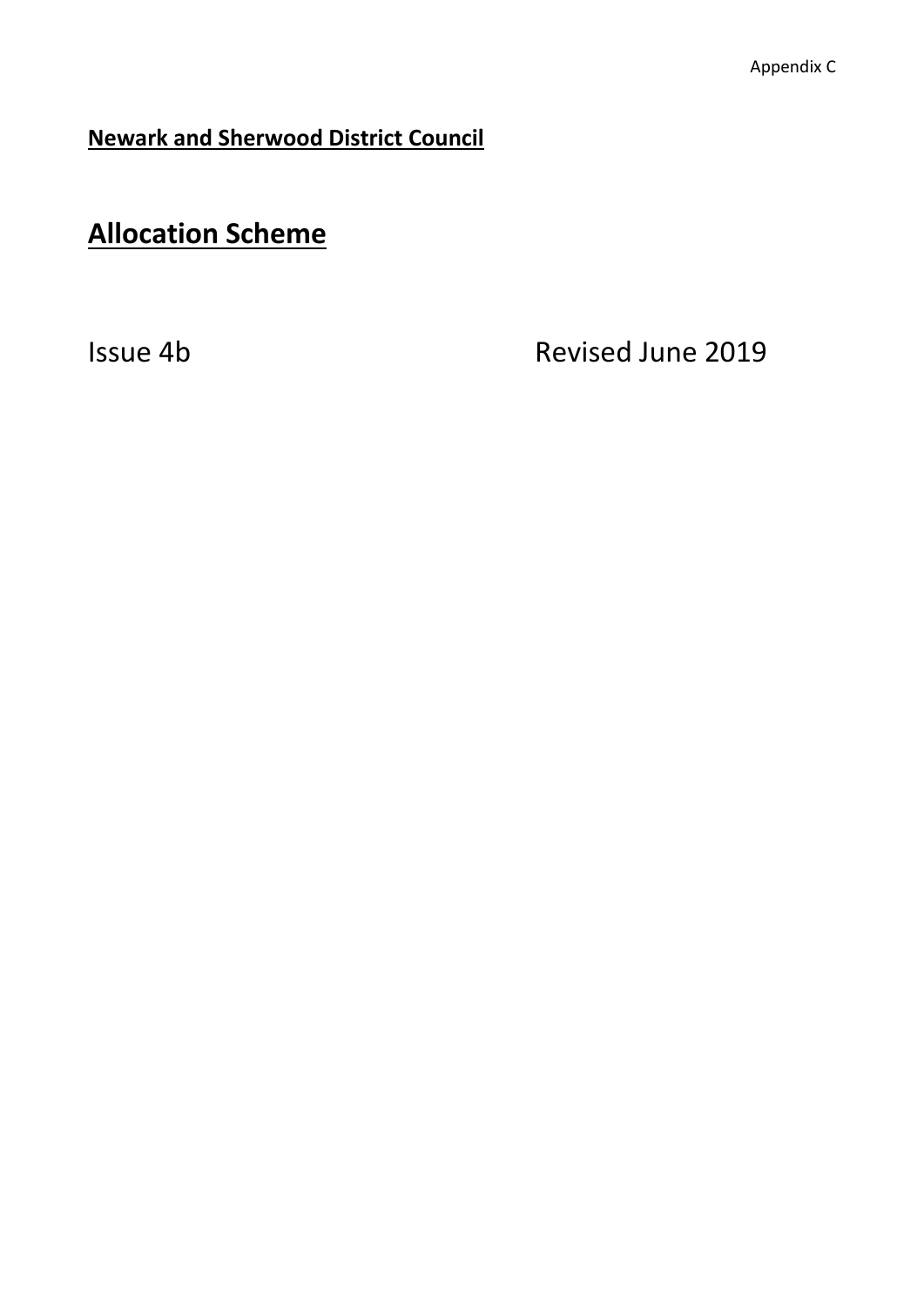# **1. INTRODUCTION AND LEGAL BACKGROUND**

Newark and Sherwood District Council (NSDC) operates an Allocation Scheme ('Scheme') which is implemented and managed by its wholly owned housing management company, Newark and Sherwood Homes (NSH).

Council housing, properties owned by NSH and some Registered Provider (RP) properties (where NSDC has 'Nomination Rights') are let to people in accordance with this Scheme. NSDC has Nomination Rights to most RP properties in the district. This means NSDC nominates applicants on the Housing Register who are successful in 'bidding'. However, the allocation of NSH owned properties and RP Allocation Schemes may differ to this Scheme and each will make the final decision as to who properties are offered to. If you wish to view a copy of their allocation policy you should contact the provider direct. Some RP's keep their own Housing Register and Applicants can apply to join these individually.

Applicants who are not currently NSDC tenants are defined as 'Housing Applicants'. This will include applicants who are current tenants with a RP. Current NSDC Tenants

## Current NSDC Tenants

All NSDC tenants who have held their current tenancy for at least one year may apply for a transfer. These are defined as 'Transfer Applicants'. This time period may be relaxed where a move is required to either meet an evidenced medical or social need of a member of a household, address under occupancy or in the interests of effective and efficient use of stock.

Transfer Applicants will be required to give up their existing property as a condition of granting them a tenancy of another property, although their status as a tenant will be unaltered and their rights under the Right to Buy scheme will remain uninterrupted.

## Legislative Framework

It is a requirement under Part VI of the Housing Act 1996 as amended by the Homelessness Act 2002 and the Localism Act 2011 that all Local Housing Authorities must have and publish an Allocation Scheme and ensure that properties are allocated according to that Scheme. This Allocation Scheme has taken into account all of the legal requirements outlined in Part VI and other relevant Acts and statutory guidance as may be amended from time to time.

This Scheme will make reference to specific pieces of legislation or guidance. The reader should note that both can be amended from time to time. Any amendments which alter the meaning of this Scheme will be available online until such time this Scheme requires formal amendment.

## Reasonable Preference

The legislation requires that an Allocation Scheme must be framed to give Reasonable Preference to certain categories of people as follows:

- 1 people who are homeless (within the meaning of Part VII of the 1996 Act);
- 2. people who are owed a duty by any Local Authority under section 190(2) 193(2) or 195(2) of the 1996 Act (or under section 65(2) or 68(2) of the Housing Act 1985) or who are occupying accommodation secured by any such authority under section 192(3);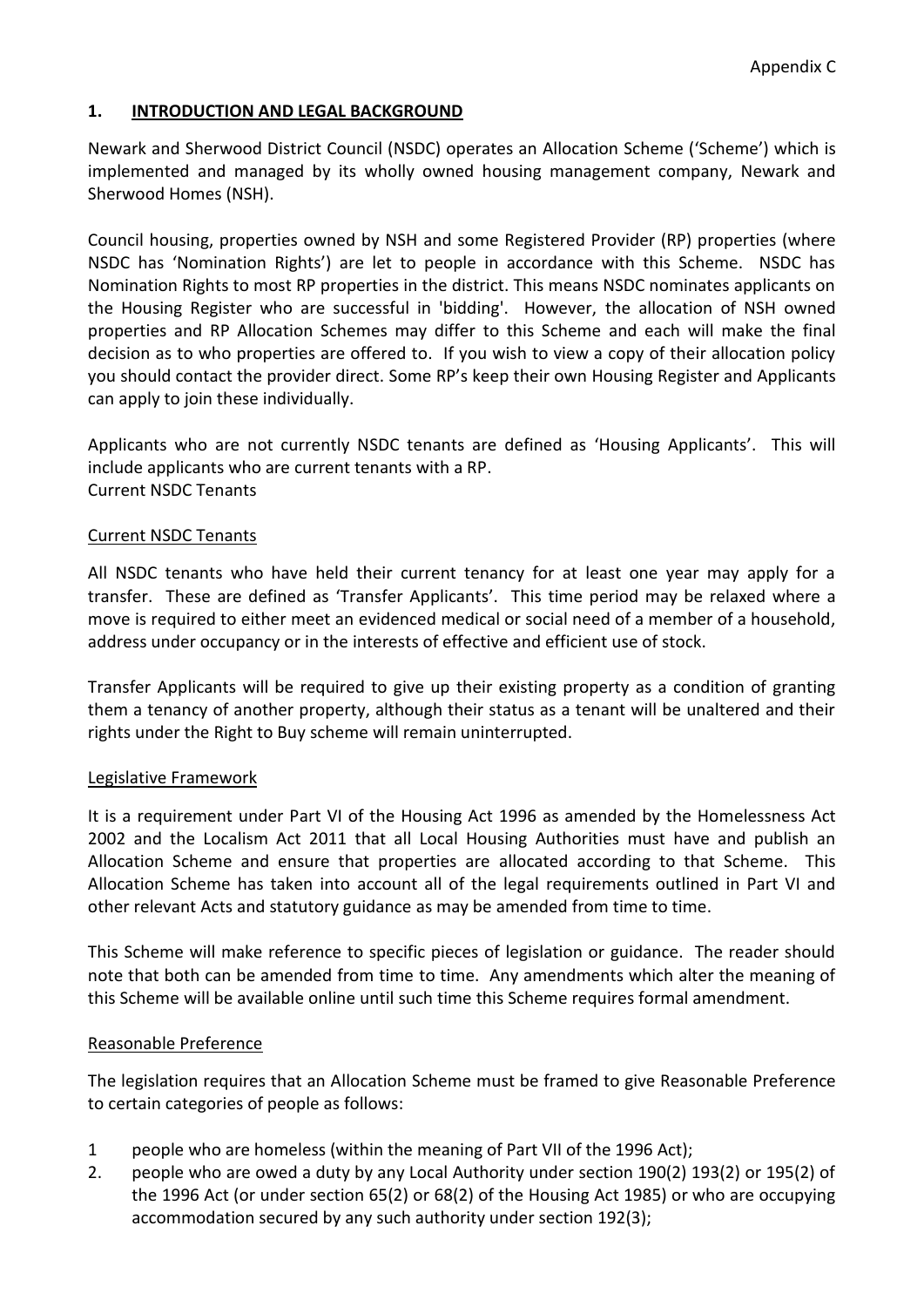- 3. people occupying insanitary or overcrowded housing or otherwise living in unsatisfactory housing conditions;
- 4. people who need to move on medical or welfare grounds, including grounds relating to a disability;
- 5. people who need to move to a particular locality in the district of the Local Authority where failure to meet that need would cause hardship (to themselves or to others).

Applicants from these Reasonable Preference categories are placed within Bands One to Three of the Housing Register (discussed in more detail in Section 6 – Applicant Bandings) in order to give them Reasonable Preference over other applicants.

Please note that those applicants, who would fall within a Reasonable Preference category, will not qualify if they are subject to any of the exclusions set out in Section 3 – Exclusions of this Scheme.

# Armed Forces

The Armed Forces England Regulations 2012, provide that Additional Preference must be given to an applicant with urgent housing needs who falls within one of the Reasonable Preference categories referred to above if:-

- 1. S/he is serving in the regular forces and is suffering from a serious injury, illness or disability which is attributed (wholly or partly) to his/her service; or
- 2. S/he has formerly served in the regular forces; or
- 3. S/he has recently ceased or will cease to be entitled to accommodation provided by the Ministry of Defence following the death of his spouse or civil partner who has served in the regular forces and whose death was attributable (wholly or partly) to that service; or
- 4. S/he is serving or has served in the reserved forces and is suffering from a serious injury, illness or disability which is attributable (wholly or partly) to that service

Forces are defined as "regular forces" are the Royal Navy, Royal Marines, The Army and the Royal Air Force. "Reserved forces" are the Royal Fleet Reserve, The Royal Naval Reserve, The Royal Marines Reserve. "The Army Reserve" are the Territorial Army, The Royal Air Force Reserve or Royal Auxiliary Air Force.

NSDC usually define former and serving members of the armed forces as:

- 1. People who left the regular Armed Forces within the last 10 years, except those dismissed under Section 265 as set out in Schedule 3, Part 2 of the Armed Forces Act 2006.
- 2. Serving members of either the regular or reserve Armed Forces who need to move because of a serious injury, medical condition or disability sustained as a result of their service
- 3. Bereaved spouses and civil partners of members of the Armed Forces leaving Services Family Accommodation following the death of their spouse or partner.

# Additional Preference for Armed Forces

An applicant who has been assessed as having Reasonable Preference and who meets the additional preference criteria will be have their banding increased by a maximum of one band. Those already awarded Band 1 will be given an additional six months waiting time.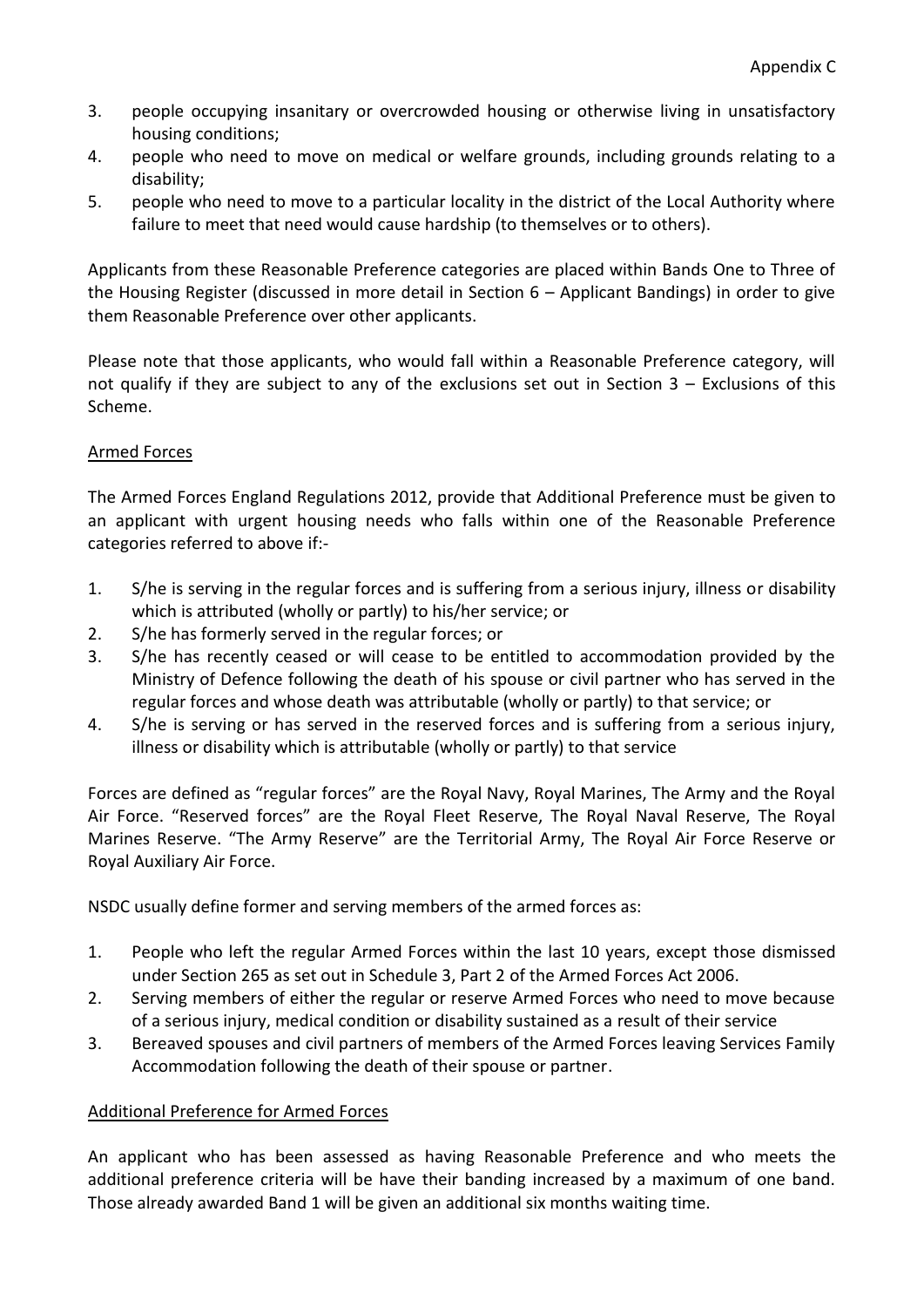Consideration has also been given to the Armed Forces Covenant (signed on 16 July 2013) between the Armed Forces community, Armed Forces Charities, Newark and Sherwood District Council and Newark and Sherwood Homes. More information about this can be found at [www.newark-sherwooddc.gov.uk/communitycovenant/.](http://www.newark-sherwooddc.gov.uk/communitycovenant/)

## Right to Move Regulations

The Allocation of Housing (Qualification Criteria For Right To Move) (England) Regulations 2015 (the 2015 Regulations) provide that local authorities must not disqualify certain applicants on the grounds that they do not have a local connection with the authority's district. Specifically, a local connection may not be applied to existing social tenants seeking to transfer from another local authority district in England who:-

- 1. Has Reasonable Preference under s.166(3)(e) because of a need to move to the local authority's district to avoid hardship, **and**
- 2. Need to move because the tenant works in the district, **or**
- 3. Need to move to take up an offer of work.

A Relevant Person has a need to move for the purpose of the 2015 Regulations if the Applicant:-

- 1. Works in the district of the local housing authority, **or**
- 2. Has been offered work in the district of the local Housing Authority **and**
- 3. The authority is satisfied that the relevant person has a genuine intention of taking up the offer of work.

The 2015 Regulations do not apply if work is short term or marginal, ancillary to work in another district or voluntary.

NSDC has opted for the minimum quota allowed from guidance due to the high number of applicants on the Housing Register with identified housing need and low number of allocations that become available each year. The quota is therefore set at 1% of housing allocations forecasted for the coming year, based on the actual number of allocations in the previous year.

This will be reviewed annually and altered if required.

## Equal Opportunities

NSDC and its partners are committed to promoting equal opportunities and anti-discriminatory practises in the services it provides. It is committed to giving all applicants an equal opportunity to obtain housing, whatever their age, disability, gender reassignment, race, religion or belief, sex, sexual orientation, marriage and civil partnership, and pregnancy and maternity.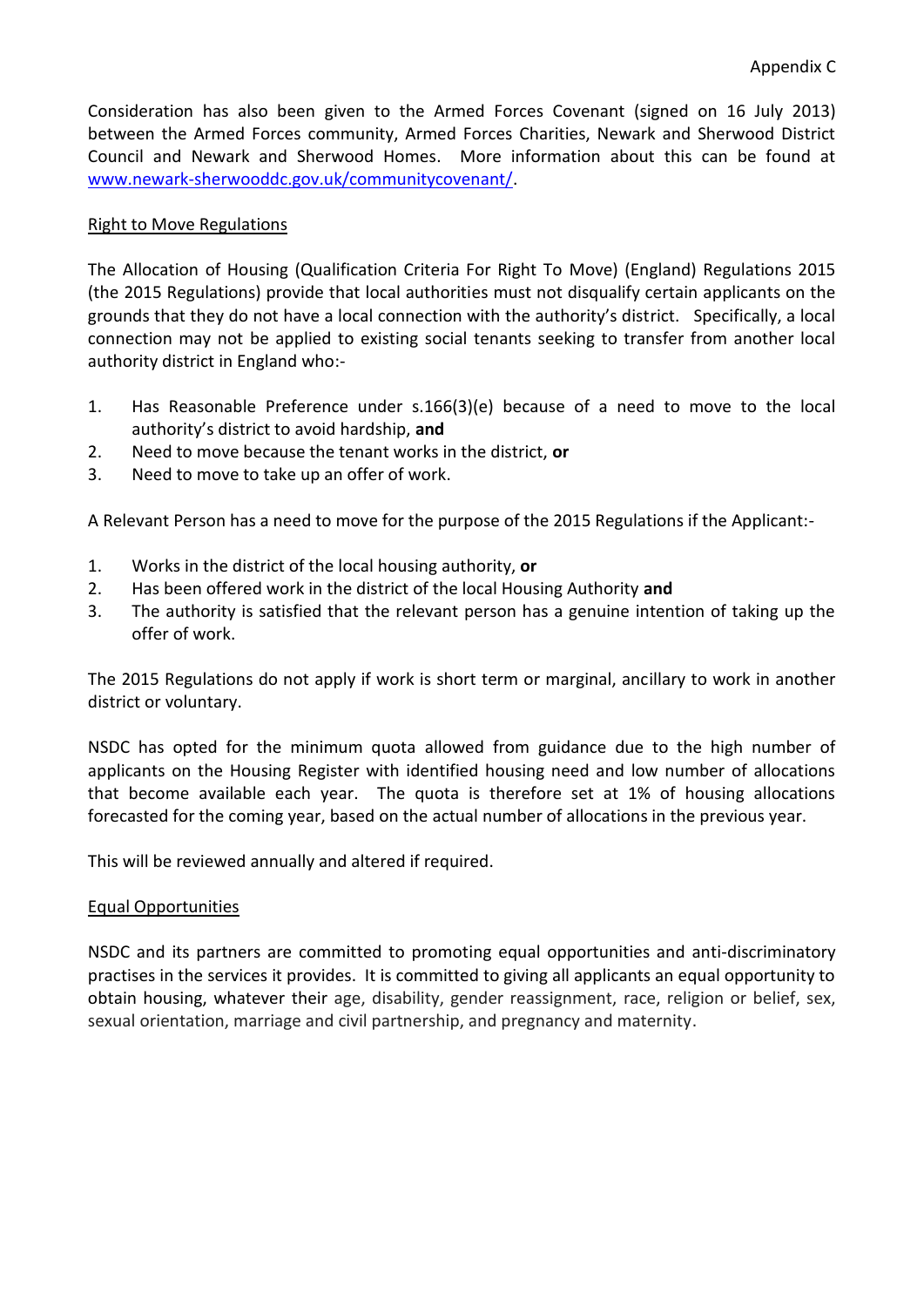## Data Protection

Applicant's details will only be disclosed to a third party with either the Applicant's consent, or lawfully (where one of the exemptions under Data Protection legislation applies) with other relevant agencies including but not limited to the Police, Health Service, Social Services and RPs.

By returning an application to us, applicants are giving their consent for NSDC and NSH to process and hold sensitive data which will be used in the assessment of the application and may be used for the delivery of other services provided.

## **2. REGISTRATION**

Applications for housing are administered and processed by NSH on behalf of NSDC. More information is available from<http://www.nshomes.co.uk/applying-for-a-home> or by telephoning NSH Customer Access Service on 0845 2585550.

Every Applicant must complete an application form together with all relevant and supporting information required and submit this to NSH for registration.

Properties that become available to let will usually be offered to applicants on the Housing Register. Applications for housing will normally be completed online via [www.nshomes.co.uk.](http://www.nshomes.co.uk/)

Applicants can request advice and assistance in completing their application form from NSH, this may include translation where required.

Once registered Applicants are placed on the Housing Register and provided with a bidding number.

## Who Can Apply

Anyone aged 16 years or over can apply to go on the Housing Register if they have a local connection and is not subject to immigration control as set out in Asylum and Immigration Act 1996 and subsequent amendments.

An Applicant cannot usually be offered a tenancy until they are 18 years old. However in certain circumstances a tenancy could be offered and held in trust until the applicant reaches the age of 18. This will be assessed on a case by case basis and subject to NSDC/NSH senior officer approval.

#### Local Connection

To join the Housing Register, an Applicant must usually have been resident in the District of Newark and Sherwood for the following time periods or qualifying criteria:

- 1. 2 consecutive years **or;**
- 2. 3 out of the last 5 years **or**;
- 3. 5 or more consecutive years in which your close family associations have been resident within the District. These associations include but are not limited to parents, grandparents, adult child/ren (18+), aunts, uncles or any other evidenced close family member;
- 4. be in employment for an average of 16 hours per week for the last 6 months or more within the district **or**;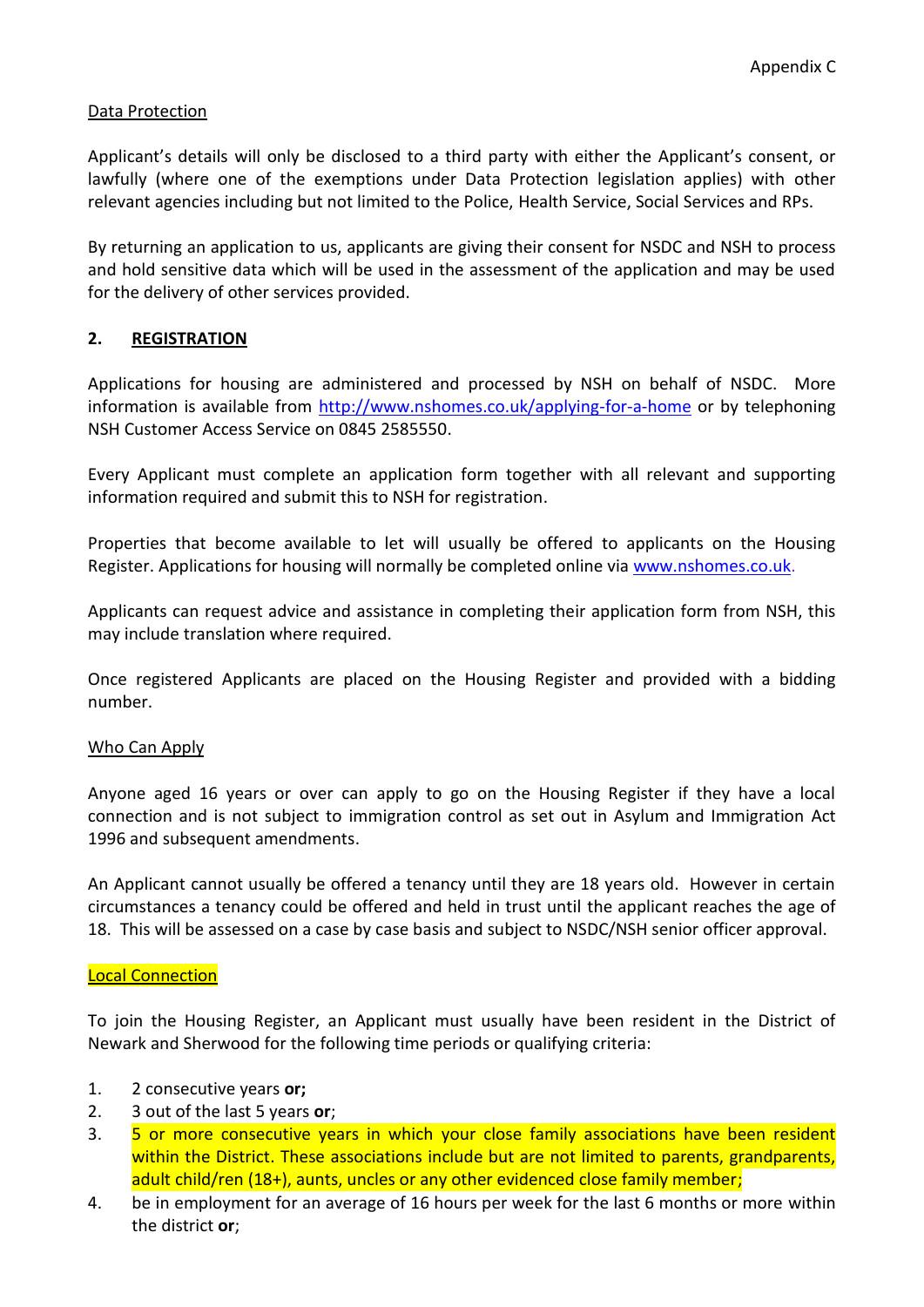- 5. Applicants who are statutory homeless **or**;
- 6. Is classified as a Nottinghamshire County Council Care Leaver **or;**
- 7. Special conditions might include, but is not limited to, the need for specialist medical or support services which are available only in NSDC, Right to Move Regulations **or**;
- 8. Former or serving members of the armed forces:
	- a) those who are currently serving in regular forces at any time in the five years preceding their application for an allocation of social housing;
	- b) bereaved spouses or civil partners of those serving in the regular forces where
		- (i) the bereaved spouse or civil partner has recently ceased, or will cease to be entitled, to reside in Ministry of Defence accommodation following the death of their service spouse or civil partner, and
		- (ii) the death was wholly or partly attributable to their service.
	- c) existing or former members of the reserve forces who are suffering from a serious injury, illness, or disability which is wholly or partly attributable to their service\*.

\*For Housing Options Only - Section 315 of the 2008 Act amends s.199 of the 1996 Act so that a person serving in the Armed Forces can establish a local connection with a district through residence or employment there, in the same way as a civilian person.

Some new build affordable housing units typically secured on a market housing development through a planning agreement called a Section 106 Agreement or through a rural affordable housing scheme will detail a more specific local connection criteria in line with both local and national planning and housing policy. Where this situation arises the property advert will clearly stipulate the local connection criteria applicable.

In exceptional circumstances and to ensure effective use of stock, allocations may be advertised and made available to households who do not have a local connection.

If the Applicant does not meet the above criteria but feel that they have special or unusual circumstances that should be taken into account, the applicant should apply in writing to NSH explaining what these special circumstances are.

## **Asylum and Immigration**

An Applicant will not be eligible to join the Housing Register if they are subject to immigration controls under the Asylum and Immigration Act 1996 or Allocation of Housing and Homelessness (Eligibility) (England) (Amendment) Regulations 2016, unless they;

- 1. Already hold a NSDC tenancy
- 2. Already hold an Assured tenancy
- 3. Are in a class as may be prescribed by regulations made by the Secretary of State a copy of which can be provided upon request or can be found using this link <http://www.legislation.gov.uk/ukpga/1996/52/part/VI>

Any application identified as falling under the Asylum and Immigration Act 1996 (which may be amended from time to time) and in accordance with Regulations made by the Secretary of State, will be assessed in accordance with the Act and subsequent guidance.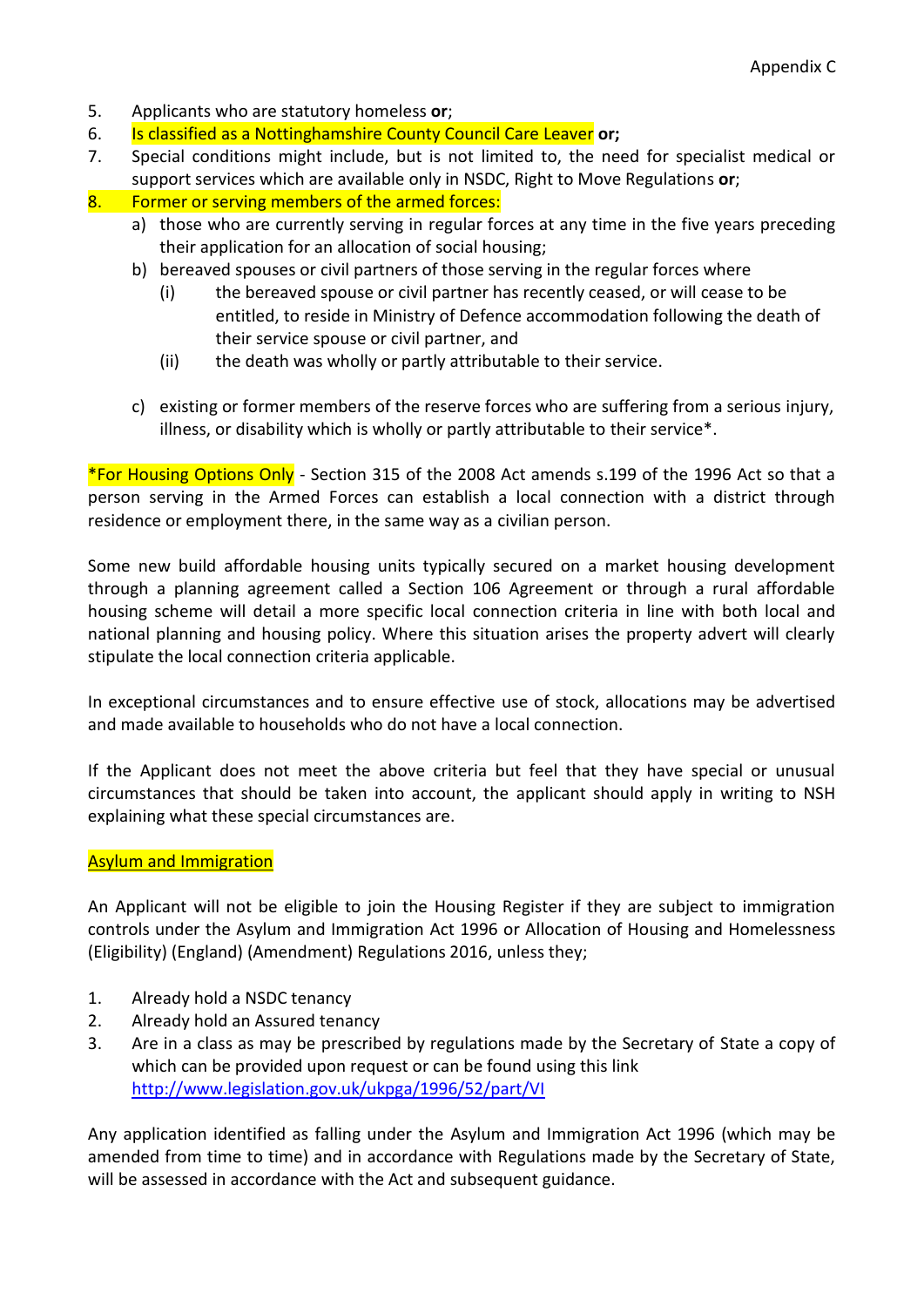Applicants who are not eligible at the point of application will not be placed on the Housing Register and will be notified of this in writing stating the reasons their application is not considered eligible and how to re-apply if their circumstances change.

The regulations that determine which persons from abroad, other than persons subject to immigration control, are ineligible for an allocation of housing accommodation under Part 6 of the Housing Act 1996 or for housing assistance under Part 7 of that Act were amended on 7 May 2019.

Under regulations 4 and 6 of the Eligibility Regulations, a person who is not subject to immigration control is ineligible for an allocation of social housing and for housing assistance respectively where they are not habitually resident in the United Kingdom, the Channel Islands, the Isle of Man or the Republic of Ireland or their only right to reside in those places is:

- (a) as an EEA 'jobseeker' or as the 'family member' of an EEA jobseeker;
- (b) an initial right to reside for a period not exceeding three months under the Immigration (European Economic Area) Regulations 2016 (the EEA Regulations);
- (c) because they are a non-EEA national primary carer of an EEA dependant under the EEA Regulations.

# Advocate

If an Applicant feels they cannot manage their own affairs and are unable to bid for properties themselves, they can choose someone to act for them. This person will be called an 'Advocate'. Applicants need to complete and sign the relevant questions on registration and ensure their advocate signs the declaration to act on their behalf.

The Applicant or their advocate is responsible for keeping their application up to date with their current circumstances by advising of any changes that could affect their application.

## Information Declarations

If Applicants give false or misleading information or withhold information, which is reasonably required for the Applicants to give, they will be removed from the Housing Register and may be liable to prosecution. If they have been offered a tenancy as a result of this misinformation or the withholding of relevant information, the tenancy will be terminated. If Applicants have deliberately altered their circumstances to increase their banding, the right is reserved to move them into the correct band and may result in suspension of their application entirely.

If you are an employee or a Councillor of NSDC, an employee or Board Member of NSH your application must include a statement of this fact. In addition, a senior officer of NSDC or NSH must approve any offer of a property made to persons in these circumstances.

# **3. EXCLUSIONS**

Some Applicants, although registered may not be eligible for the allocation of a property.

NSDC/NSH reserve the right not to make an offer of accommodation to individual applicants where satisfied that: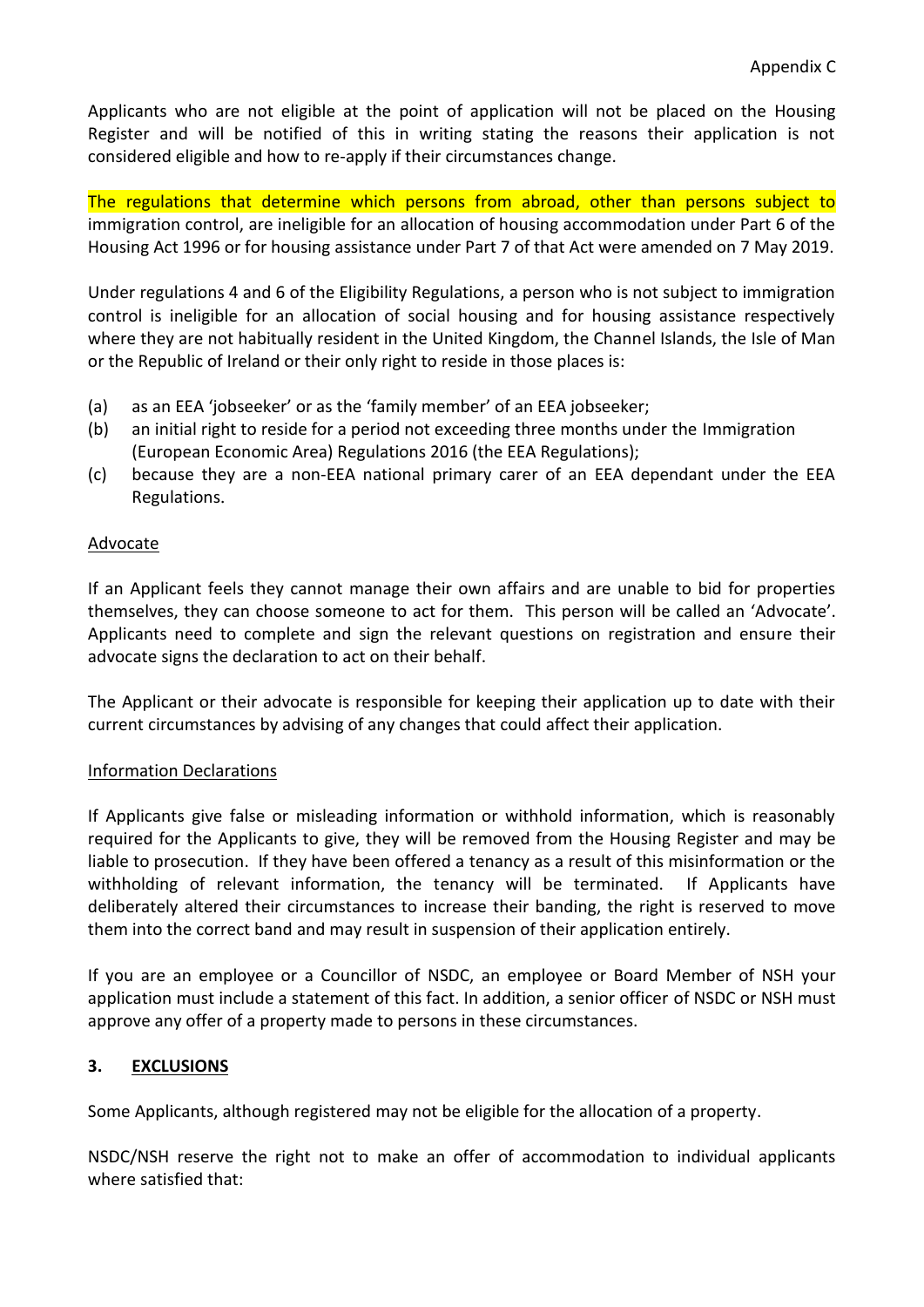- 1. The applicant, or a member of their household, has been guilty of unacceptable behaviour, which if the applicant was a tenant of the Council would entitle the Council to a possession order.
- 2. The unacceptable behaviour is serious enough to make the applicant unsuitable to be a tenant.
- 3. The applicant or a member of their household is deemed unsuitable at the time of allocation.

Examples of unsuitability include but are not limited to:

- 1. Behaviour linked to financial gain such as benefit fraud or any other criminal offence of a similar nature.
- 2. Non-payment of rent, rechargeable repairs, other housing debt such as garage rent arrears, former rent arrears including NSDC/NSH and other social housing providers, anti-social behaviour, or any behaviour type which would be considered a breach of terms and conditions of NSDC's Tenancy Agreement (including any future variation)
- 3. Existing tenants wishing to transfer who have breached the terms and conditions set out in their Tenancy Agreement.
- 4. Behaviour which has resulted in any criminal or civil sanction against the applicant or a member of their household which affects their suitability to be a tenant (including but is not limited to, injunction, possession order, criminal conviction, money judgment or enforcement of the same).
- 5. If an applicant intentionally gives or has intentionally given in the past, false information on any part of a housing application form or form to claim benefits of any type

The exclusions in this section include past or present behaviour of the individual or any member of the applicant's household.

In some circumstances a limit may also be placed on the type of property and/or area an applicant can apply for in order to manage any wider risks posed.

Financial Resources and Affordability

The outcome of your financial assessment may affect the types of accommodation you/your household are eligible for.

An Applicant would not normally be made an offer of accommodation, if they own or have interest in another property in the UK or abroad that is reasonable to occupy. Generally an Applicant in these circumstances will only be considered for supported housing, and/or extra care, set against their housing needs.

All Applicants will be required to complete a financial assessment and will be required to selfcertify their financial position, with relevant supporting evidence to confirm their ability to sustain a tenancy in line with NSDC's Tenancy Agreement.

If an applicant fails to provide this information, intentionally gives false information or diverts their interest in property in this respect, they will be excluded from being made an offer of accommodation.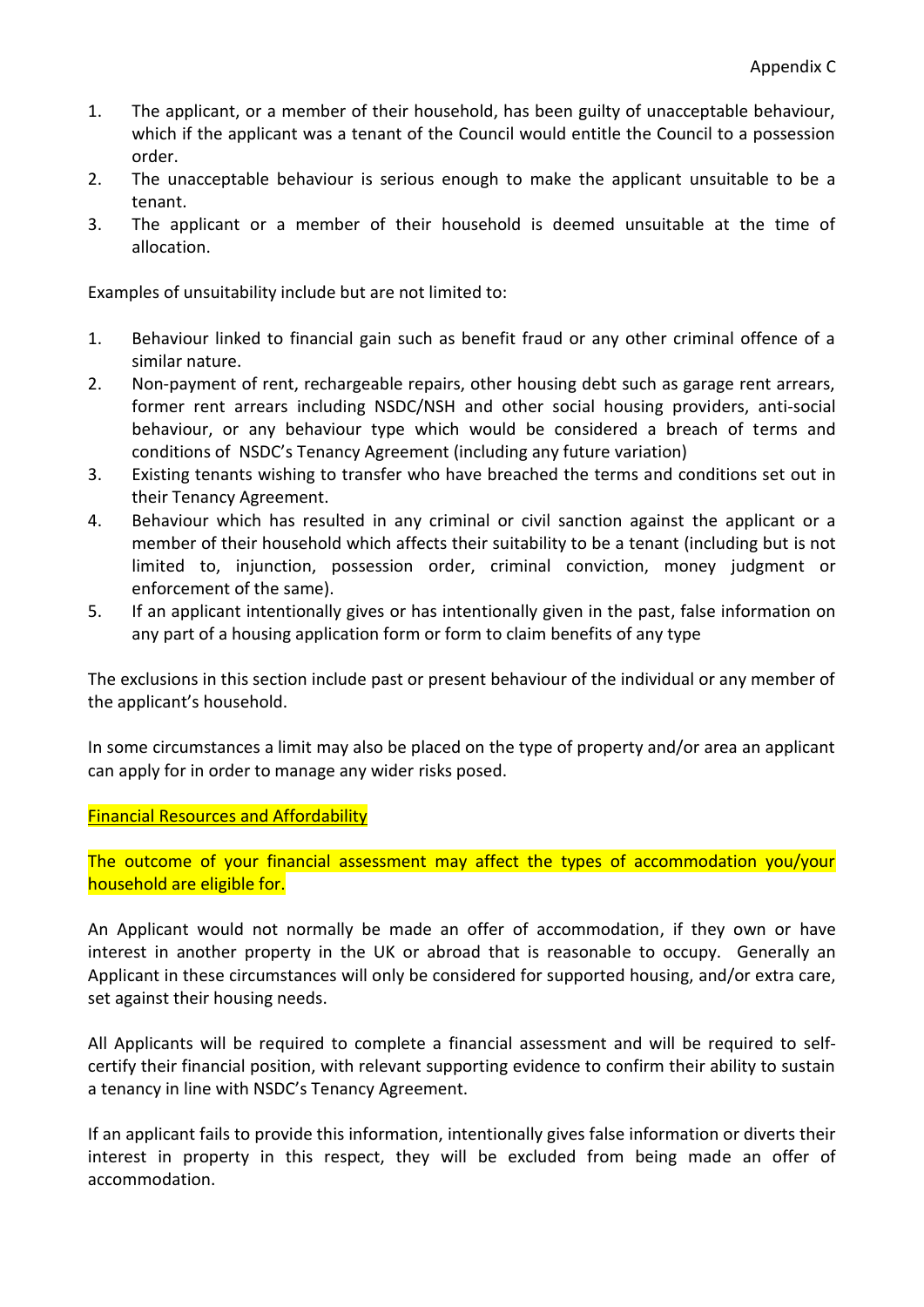## Non Bidders

Applicants not bidding for accommodation will be reviewed regularly and those in priority Bands One and Two will be contacted to establish why they are not bidding and to ascertain if any support is required to facilitate future bidding.

In certain circumstances where applicants are not bidding for accommodation, without justification, their application may be removed from the Housing Register.

## **Exceptions**

An exception may be made in making an offer of accommodation in the following (but is not limited to) circumstances:

- 1. There is no valid court order; or
- 2. A debt relief order is in place and in payment; or
- 3. At least 75% of their total housing debts has been paid off; or
- 4. Evidenced support needs.

All exceptions will be considered on a case by case basis.

If the Applicant does not meet the above criteria but feel that they have special or unusual circumstances that should be taken into account, the applicant should apply in writing to NSH explaining what these special circumstances are.

## Statutory Homeless Applicants

If any of the exclusions contained within this Scheme are applicable to an applicant who is owed a statutory duty by NSDC, a case review will be convened and a final decision regarding an offer of accommodation would require NSDC/NSH senior officer approval.

## **4. REVIEW OF DECISION TO EXCLUDE FROM THE ALLOCATION SCHEME**

Applicants can request a review in writing of any decision to exclude them from the Allocation Scheme, or any restrictions placed upon them. A senior officer, of NSH, not previously involved in the case will consider this review.

The Applicant or their Advocate is responsible for keeping their application up to date with their current circumstances. They must advise of any changes that could affect their application and complete a change of circumstances form where appropriate. Failure to do so may result in an offer of a property not being made.

## Applications registered under this scheme will be subject to review as and when necessary.

Applicants will need to confirm or amend their information in order to remain registered for housing. Applicants who do not respond to these requested will have their applications cancelled.

These reviews will be conducted either in writing (including email) or online.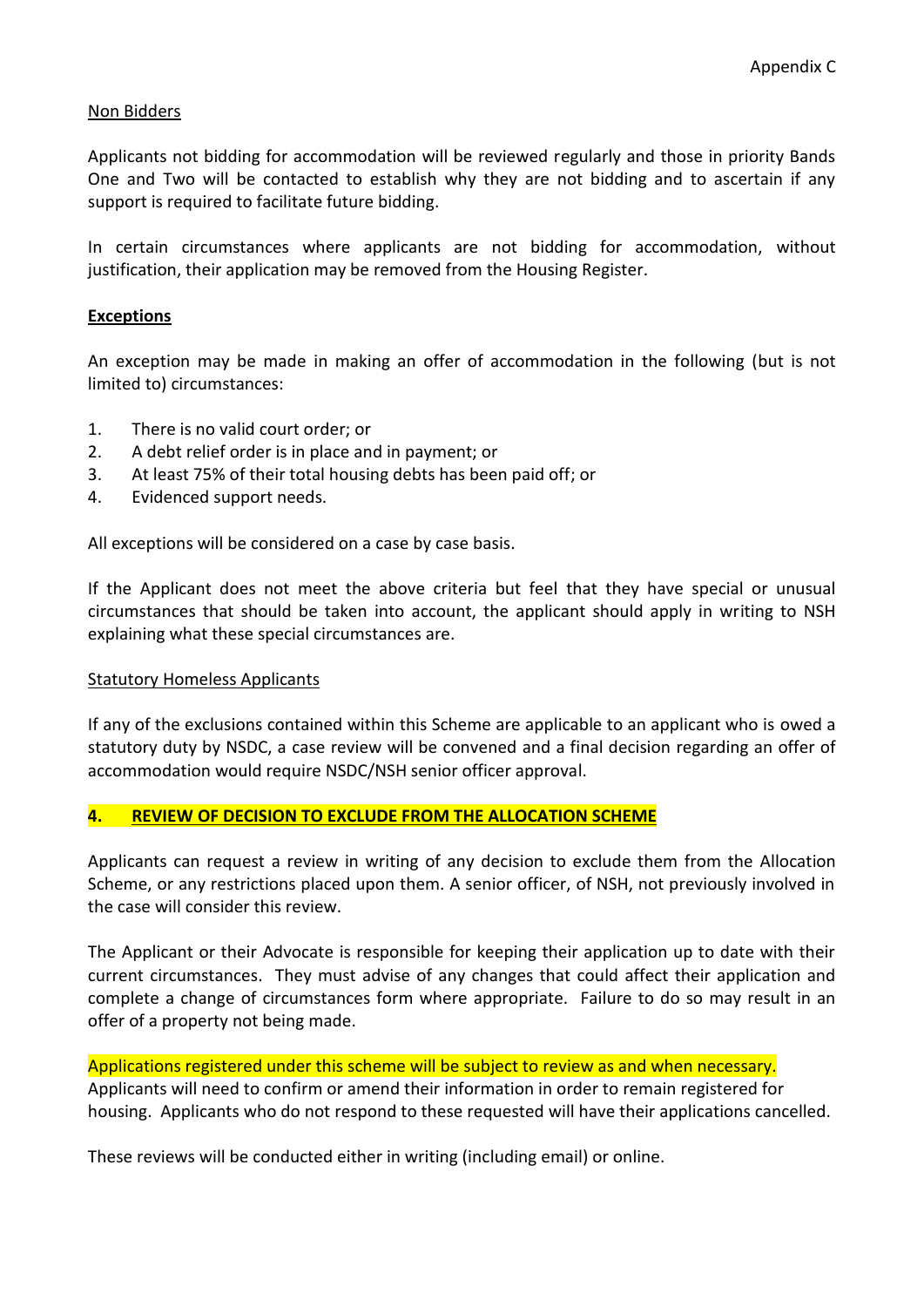## **ASSESSMENT OF HOUSING NEED**

Applicants are prioritised according to their housing need and are placed in the relevant 'banding'. This will allow applicants in greatest need to be given priority.

Transfer Applicants will be banded under the same assessment process as housing applicants.

NSH will notify the applicant of their registration date, registration number and priority band awarded. Information will also be provided as to the suitability and size of property applicants are eligible to bid for.

If an applicant's circumstances require a change in banding after registration, a band date will be applied as part of the allocation procedure (see Section 8 – Allocation Procedure). This will be the date an Applicant qualifies for that band and not their original registration date. If an applicant is assessed as Band 4 the original registration date will apply.

## **5. APPLICANT BANDINGS**

## **BAND ONE**

### HOMELESSNESS

Homeless households are defined as those who, NSDC has a statutory duty to secure accommodation (within the meaning of Part VII of the Housing Act 1996 as amended by the Homelessness Reduction Act 2017), are in priority need and who are not homeless intentionally.

Applications from these households are likely to be in temporary accommodation provided by the authority and will receive a direct offer of suitable accommodation in order to discharge NSDC's main housing duty. Applicants deemed to be owed a statutory duty will not be offered the opportunity to bid for accommodation, instead this will be managed in liaison with their assigned case officer at NSDC who will place bids on the Applicants behalf.

If this offer of accommodation is refused, and the property is considered reasonable and is suitable for the household's needs, then no further offers of accommodation will be made. NSDC will have discharged its duty under the Provision of Part VII of the Housing Act 1996; however, the homeless applicant has a right to request a review of this decision under Section 202 of the Housing Act 1996 by writing to NSDC within 21 days of the date of refusal, stating the reasons they do not agree with the decision.

## MEDICAL GROUNDS

High Priority – A medical condition or disability where current accommodation seriously undermines and affects the Applicant or a member of their household's health and the accommodation is therefore considered unsuitable. Supporting evidence will be required.

## LIVING CONDITIONS

Identified Category 1 hazards where the enforcement of Housing Act 2004 (Housing Health and Safety Rating System) is in place and subject to Environmental Health action. This priority is only awarded for the period of time that the work remains outstanding.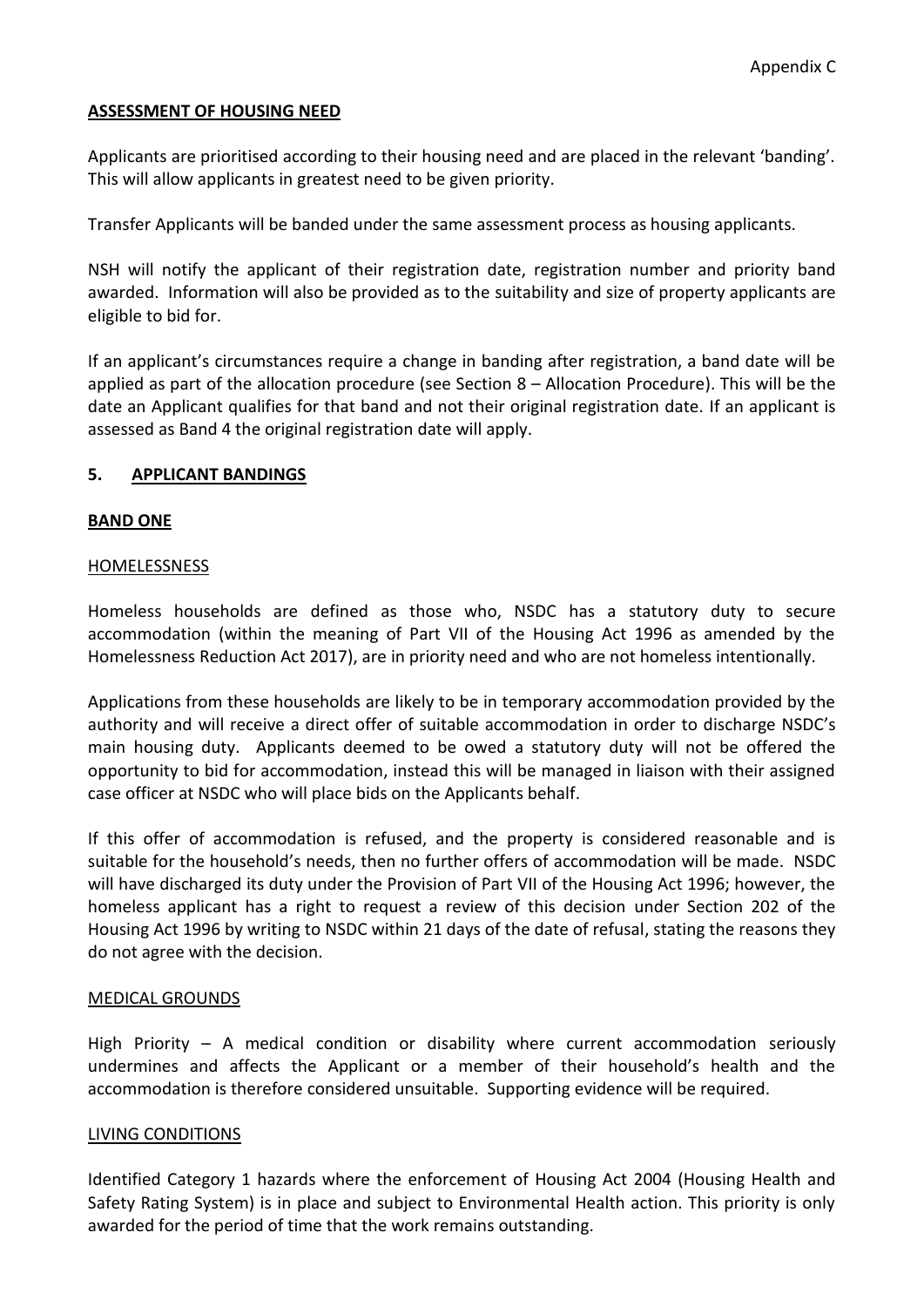# CARE LEAVERS

Applicants who have met the criteria within the care leaver element of the scheme and have been registered with the Council for a minimum of 8 weeks in a Band Two.

Applicant should note that in order to secure an offer of accommodation a positive Ready to Move form will need to have been submitted to support their application. Until such time as this is received applicants placing bids for advertised accommodation will have their bids overlooked.

## **STATUTORY OVERCROWDING**

Applicants living in statutory overcrowded housing.

The permitted number of people for a property is worked out from the number and sizes of the rooms in the property, as detailed in the Housing Act 1985, shown in the two tables below:

| Number of rooms | <b>Permitted number</b>            |
|-----------------|------------------------------------|
|                 |                                    |
|                 |                                    |
|                 |                                    |
|                 | 7.5                                |
|                 | 10                                 |
|                 | A further 2 persons for every room |

| <b>Floor area of room</b> | <b>Number of persons</b> |
|---------------------------|--------------------------|
| Over 110 sq ft            |                          |
| 90 to 110 sq ft           | 1.5                      |
| 70 to 90 sq ft            |                          |
| 50 to 70 sq ft            | 0.5                      |

Both tables are used and the lowest number reached is the permitted number for the property.

All living rooms and sleeping rooms are included in the calculation when the permitted number of persons is worked out. Kitchens, bathrooms and toilets are not included in the calculation.

When working out the number of persons sleeping in the property, occupants are counted as follows:

| Over ten years old | $\qquad \qquad \blacksquare$ | 1 person    |
|--------------------|------------------------------|-------------|
| One to nine years  | $\overline{\phantom{0}}$     | 0.5 person  |
| Under one year     | -                            | not counted |

A senior officer at NSH will assess and award the correct Banding according to the above assessment tables.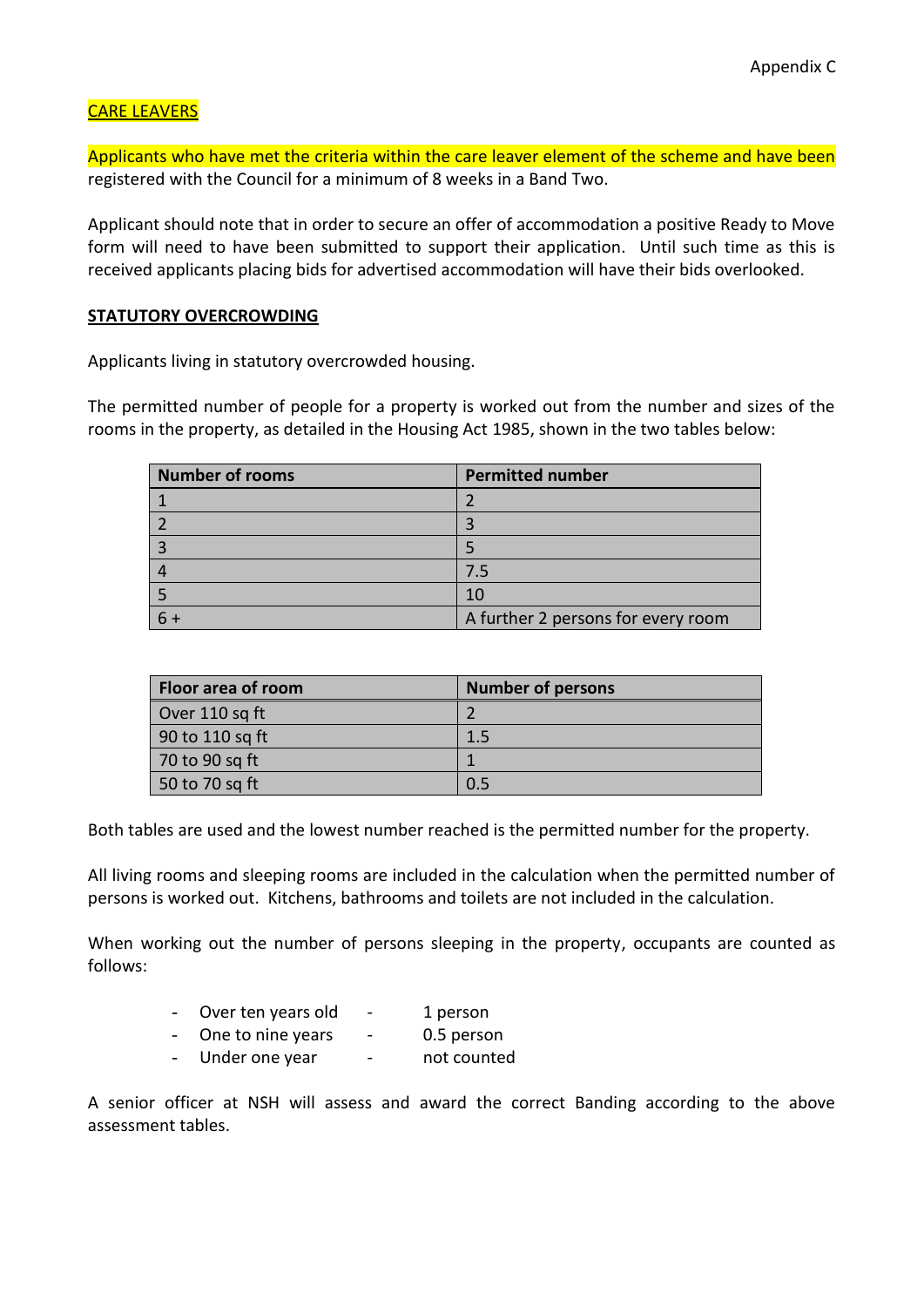## UNDER OCCUPATION – CHANGING PLACES SCHEME (applicable to NSDC tenants only)

The Changing Places Scheme is designed to give priority to Transfer Applicants who occupy a property of two or more bedrooms and want to move to smaller accommodation. Applicants awarded this Band who have not actively bid for accommodation within a twelve month period, will be demoted to the Band that represents their housing needs. Applicants losing this priority due to inactive bidding will only be reassessed following significant changes to their housing needs.

If evidence, such as the District Wide Housing Needs Survey carried out by NSDC, no longer supports the necessity for the Changing Places Scheme to have a priority status, relevant amendments or a revoking the scheme will be considered as part as the wider Scheme review process, as set out in Section 14 – Scheme Review.

## **BAND TWO**

## HOMELESSNESS PREVENTION AND RELIEF DUTIES

This band is only applicable to applicants who are considered to be statutorily homeless and NSDC are working with under Prevention Duties and/or Relief Duties as assessed by Housing Options under the requirements of the Homelessness Reduction Act 2017. Applicants awarded this band will be expected to be engage in tasks specified in their Personal Housing Plans (PHP's) and are considered likely to be owed section 193 main housing duties after their 56 day Relief duty ends i.e. are likely be in priority need and who are not considered to be intentionally homeless.

## APPLICANTS REQUIRING MOVE ON ACCOMMODATION FROM DESIGNATED SUPPORTED HOUSING PROJECTS AND TO IDENTIFIED CARE LEAVERS

This Band is only applicable when the Applicant's support needs have been identified and provision for meeting these needs is in place.

## MEDICAL GROUNDS

Medium Priority – A medical condition or disability where current accommodation undermines or moderately affects the Applicant or a member of their household's health and is considered unsuitable and/or where this is leads to social isolation. Supporting evidence will be required.

## CARE LEAVERS

Applicants who have met the criteria within the care leaver element of the scheme.

#### INSECURITY OF TENURE

Applicants who have been served a valid Notice of Seeking Possession or court possession proceedings from a landlord or mortgage lender other than NSDC, NSH or RPs. Applicants will be required to provide evidence that the Notice served is not a result of their or a member of the households act(s) or omission(s).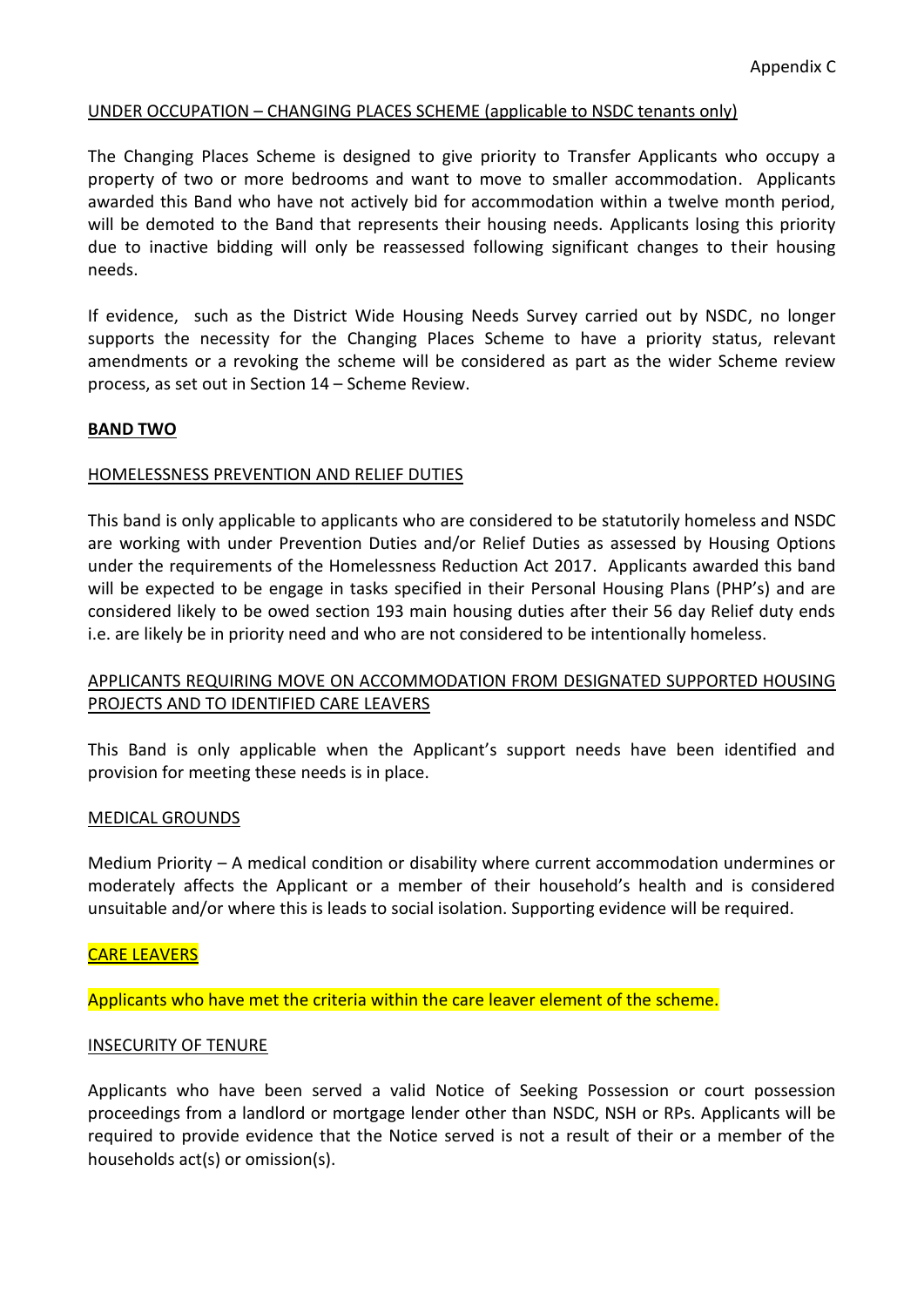## OVERCROWDING

Applicants who are lacking two bedrooms or more in their current home but are not considered to be statutorily overcrowded.

## AGRICULTURAL WORKERS

Agricultural, horticultural and forestry applications for workers who need their workers to be housed under the Rent (Agricultural) Act 1976. NSH will make a decision to give priority under this band after receiving detailed information from applicants and their employers.

### **BAND THREE**

### MEDICAL GROUNDS

Low Priority - Where current accommodation creates some difficulties for an Applicant or a member of their household's health but it is considered manageable in their present accommodation.

### THREATENED WITH HOMELESSNESS

This band is only applicable to applicants who are threatened with homelessness and who NSDC are working with under Prevention and/or Relief Duties as assessed by housing options under the Homelessness Reduction Act 2017. Applicants awarded this band will be expected to be engage in tasks specified in their Personal Housing Plans (PHP's) and are considered likely to be owed section 193 main housing duties after their 56 day Relief duty ends i.e. are likely be in priority need and who are not considered to be intentionally homeless.

This band will also be awarded to those applicants who NSDC are working with under Prevention and/or Relief Duties, who are engaging in tasks specified in their Personal Housing Plans (PHP's) and are considered unlikely to be owed section 193 main housing duties after their 56 day Relief duty ends i.e. they are not in priority need and/or are considered to be intentionally homeless.

#### LIVING CONDITIONS

Identified Category 2 hazards where the enforcement of Housing Act 2004 (Housing Health and Safety Rating System) is in place and subject to Environmental Health action. This priority is only awarded for the period of time that the work remains outstanding.

#### OVERCROWDING

Applicants who are lacking one bedroom in their current home but are not considered to be statutorily overcrowded.

## SHARING

Applicants/households sharing personal facilities, such as kitchens and bathrooms within their current accommodation, with another household. This would exclude gardens and communal areas.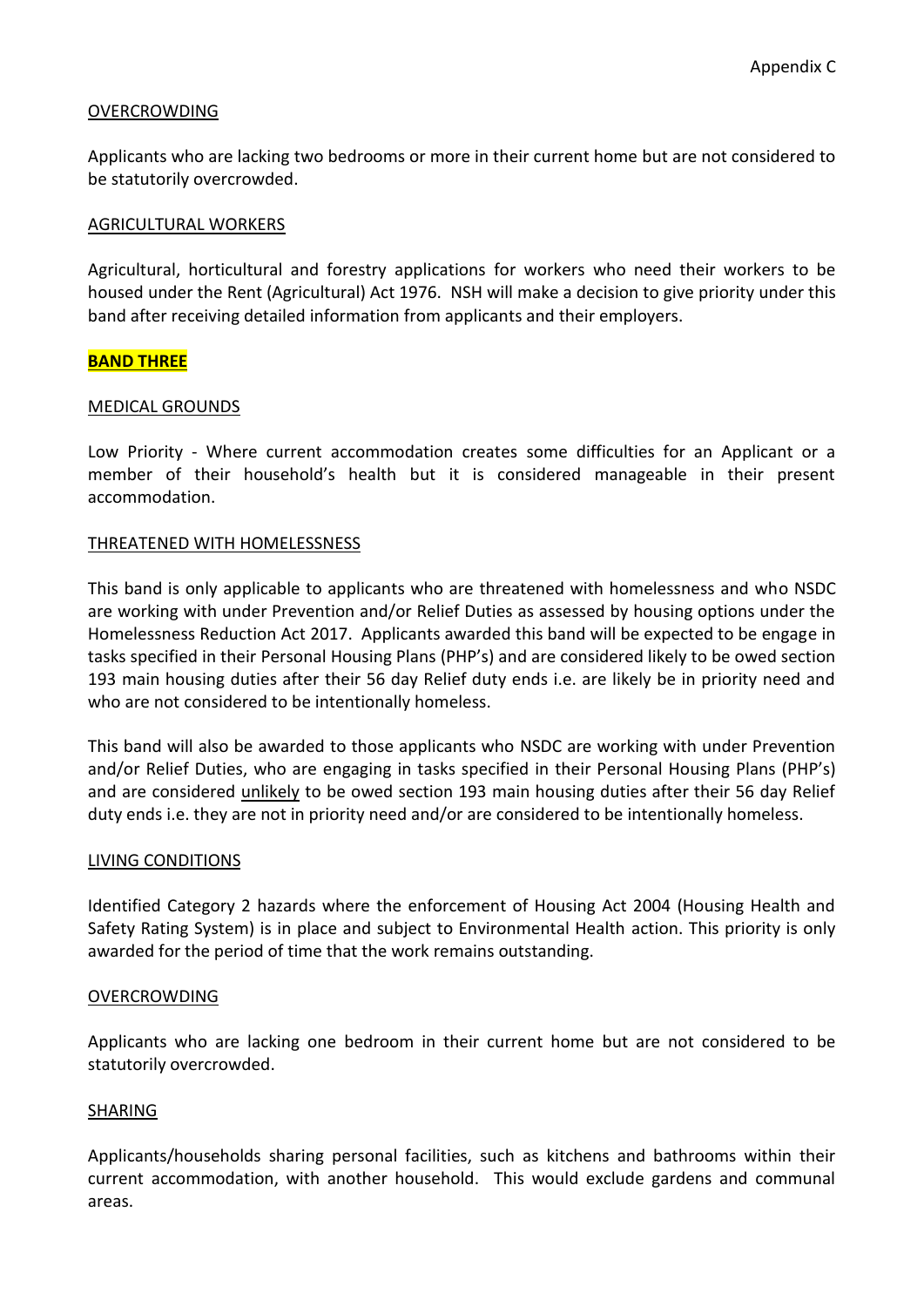## NO FIXED ABODE/ROUGH SLEEPERS

Rough sleepers **a**re defined as being street homeless and having access to no accommodation at all, confirmation may be sort from Street Outreach Services. People of 'No Fixed Abode', who are for example staying at various locations on an ad hoc basis, are not regarded as rough sleepers.

Applicants who claim that they are of no fixed abode are those considered to have no settled accommodation and are living at various locations for very short periods of time.

Proof may be sought from each address and/or other agencies with which they are registered.

### **BAND FOUR**

### HOMELESS – NON-ENGAGEMENT

This band is awarded to applicants who are assessed by housing options under the Homelessness Reduction Act 2017 as being owed Prevention and/or Relief Duties for the period of time that this duty is owed where they are not undertaking the required actions and tasks identified in their Personal Housing Plans (PHP's).

This band is also awarded to all applicants who are assessed by housing options under the Homelessness Reduction Act 2017 as being owed Prevention and/or Relief Duties for the period of time that this duty is owed where the applicant would not be eligible for any other banding at the end of the Relief Duty.

#### OTHER APPLICANTS

Applicants or Transfer Applicants with no identified and evidenced housing need.

Applicants who have deliberately worsened their circumstances to be awarded a priority banding or who have not taken reasonable steps to prevent the worsening of their circumstances.

Applicants should note that if they are awarded Band 4 within this Allocations Scheme, this is unlikely to secure an offer of social housing and therefore, these applicants are encouraged to consider other housing options and products.

#### MEDICAL CIRCUMSTANCES

In complex cases where an individual's circumstances do not seem to fit the policy and its requirements as set out, a multi-agency meeting will be convened including NSH Senior Officer/s, NSDC Senior Officer/s and any other relevant party to establish the level of need and award appropriate priority/banding.

## **6. ADVERTISING PROPERTIES**

Properties available for allocation will be advertised by NSH on their website. Properties advertised will give a description of the property, its location, any local connection criteria (where applicable see page7) and suitability criteria to help applicants make relevant and informed choices.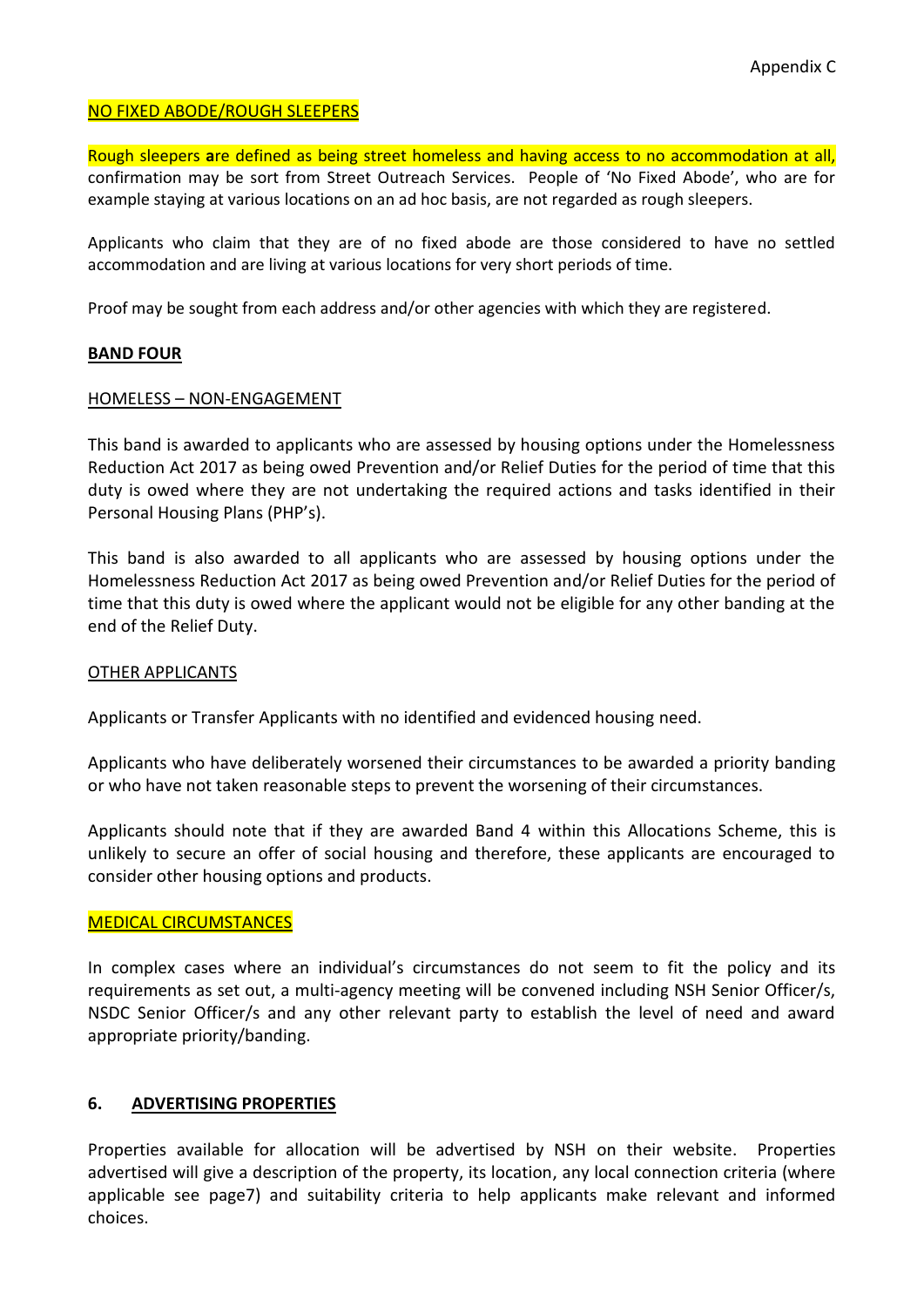These website adverts will include social housing properties and may also include private rented properties available through NSDC's Realhome Scheme. Realhome is a tenant finding service for Private Sector Landlords.

More information on the Realhome Scheme is available on the NSDC website [http://www.newark](http://www.newark-sherwooddc.gov.uk/realhome/)[sherwooddc.gov.uk/realhome/.](http://www.newark-sherwooddc.gov.uk/realhome/)

In some circumstances, properties may not be advertised as part of the Allocations Scheme. Examples of this can include but are not limited to:

- 1. Temporary accommodation required because of a flood, fire or other emergency.
- 2. Properties required for existing tenants when they are faced with home loss
- 3. Effective and efficient use of the housing stock and duties of NSDC/NSH.

Properties advertised will be available for both Applicants and Transfer Applicants.

Applicants or their advocate can request details of available properties by contacting NSH Customer Access Service on 0845 2585550.

Applicants or their Advocate will be able to state their interest in a maximum of two properties per weekly advert cycle and unlimited RP or Realhome properties, giving their order of preference. Interest in a property can be made via telephone, email, online, text or in person. Applicants will not be contacted if their bid is unsuccessful.

Available properties will usually be advertised a maximum of twice. If the property remains vacant NSH will consider alternative ways of letting the available property. This could include allowing Applicants to bid on more than two NSDC properties per cycle and relaxing criteria.

# **7. ALLOCATION PROCEDURE**

For all properties advertised a list will be generated of Applicants who have expressed interest in the property. Applicants who have stated their interest in the property and meet the criteria for that property will be matched by the following procedure:

- 1. Priority Band; then
- 2. Local Connection then
- 3. Banding Date.

It is the responsibility of the Applicant to provide information required to carry out the necessary verification checks and references.

Verification checks and financial assessments will be undertaken for the Applicants shortlisted. The applicant will be asked to confirm that the information given on the application form regarding their circumstances has not changed since the application. In some circumstances, the successful applicant may be contacted to assess that they are in an appropriate position to sustain a tenancy in line with NSDC's Tenancy Agreement.

If the Applicant's verification checks are satisfactory, the offer of the tenancy of the property will be made.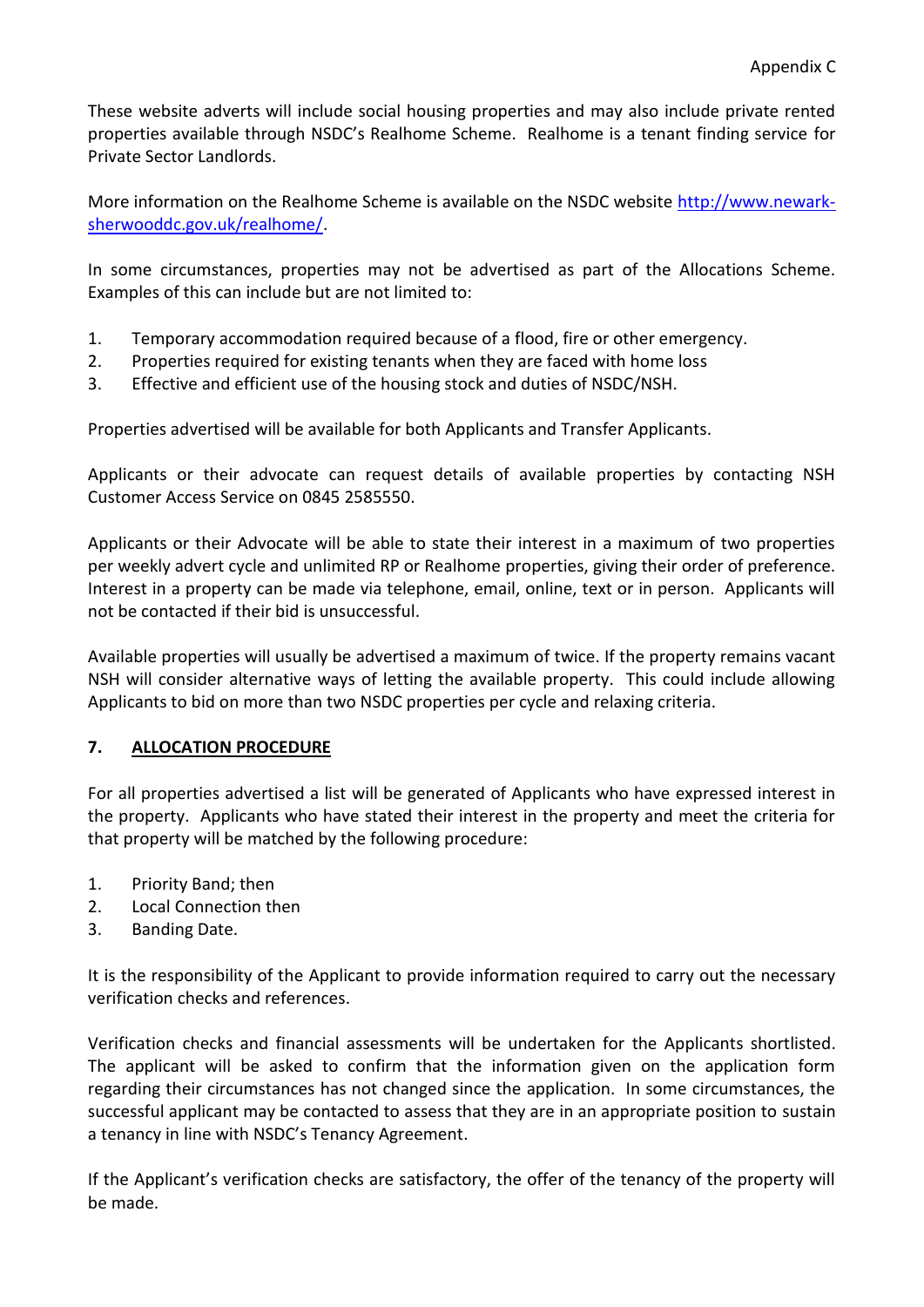In the event of the applicant's verification checks being unsatisfactory they will be advised of the reason for this decision in writing and the property will be offered to the next qualifying applicant.

## Withdrawing an Offer

NSH reserve the right to withdraw any offer of accommodation. An explanation will be given to the applicant in writing.

## Penalties for Refusing Offers of Accommodation

Applicants who refuse two offers of accommodation will have their application suspended for six months and will be unable to bid for properties advertised during this period.

If a further refusal of an offer of accommodation is made, following reinstatement on the Housing Register, a twelve month suspension will be applied.

After an application has been reinstated following a 12 months suspension an applicant will be able to bid for suitable properties as advertised. If they are successful in receiving a further offer of accommodation and subsequently refuse that offer their application will be removed from the waiting list and they will be required to submit a new application after a period of 12 months.

If an applicant's circumstances significantly change during a suspension then the review process at Section 14 should be followed.

# **8. SUITABILITY CRITERIA FOR PROPERTY TYPES**

Applicants should have regard to the criteria stipulated in the advertisement of available properties prior to placing a bid to ensure they meet the required criteria.

Before an offer of accommodation is made, NSH will take into account the suitability and size of the property in relation to the family/number of people seeking accommodation and the financial position.

The outcome of your financial assessment may affect the types of accommodation you/your household are eligible for.

Suitability criteria may be adapted from time to time to reflect the supply and demand of properties, management of stock and overall community housing needs.

To address issues of low demand certain properties have a designated age criteria, therefore the eligibility criteria may be different. Any such differences will be clearly identified when the properties are advertised.

The following will usually be applied:

- 1. Single applicants under 60 are considered to need bedsits/one bedroom.
- 2. An adult requesting to share with another adult (who is not a partner) will require one bedroom each.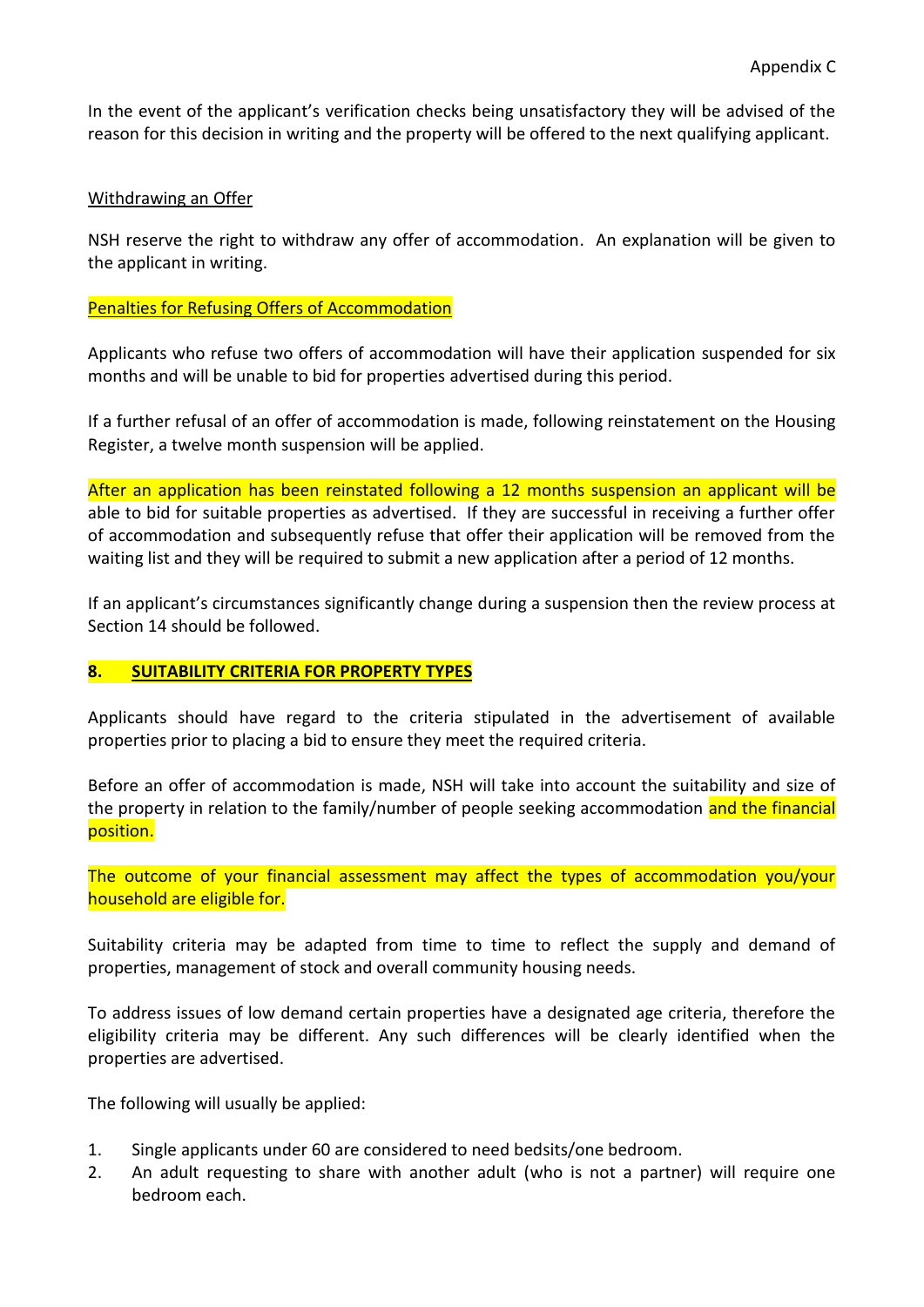- 3. Single/Couples over 60 are eligible for supported accommodation of one or two bedrooms. Applicants under 60 with proven medical need or disability may also be considered for supported one and two bedroom accommodation.
- 4. Married couples, same sex partners and persons' living as man and wife are considered to need one bedroom (unless the partner needs a separate bedroom on proven medical grounds).
- 5. Two dependent children of the same sex or two children under ten of the opposite sex will normally be expected to share a bedroom. Dependent children are defined as children less than 18 years who live with the applicant and where the applicant is the parent or guardian and in receipt of Child Benefit or the child is in higher education.
- 6. Households who have contact with their children but with whom the children do not reside on a permanent basis must be able to show that they do have established contact. Households who have contact with their children cannot normally be considered for properties larger than two bedrooms irrespective of the number of children they have contact with.
- 7. Foster carers or those adopting children who require additional bedrooms will be assessed on an individual basis in liaison and as confirmed in writing by relevant social care departments.
- 8. A woman with a pregnancy confirmed by an appropriate medical practitioner, will be counted as a household with a child after 36 weeks of pregnancy and therefore qualify for a bedroom each. If she already has one child, the unborn baby will be treated as if it were the same sex.

Applicants are suitable for accommodation designated as supported accommodation if:

- 1. The Applicant or partner are 60 years of age or over
- 2. The Applicant or a member of the household is aged 60 years over. (Such applicants may be considered for some, but not all, supported accommodation).
- 3. The Applicant or a member of the household is under 60 years but has a proven mobility, medical or disability need. (Such applicants may be considered for some, but not all, supported accommodation).

In some circumstances medical authorities and/or evidence may be requested in addition to and in support of, a completed medical self-assessment questionnaire.

# **9. EFFECTIVE AND EFFICIENT MANAGEMENT OF TENANCIES AND HOUSING STOCK**

This section of the Allocation Scheme enables priority transfers for existing tenants or applicants who find themselves in exceptional circumstances, which means remaining in their current accommodation is no longer deemed appropriate or safe and/or to enable NSDC and NSH to make best use of its limited available housing stock, prevent homelessness and create sustainable communities.

In such cases, a review of individual circumstances will be carried out between a senior officer of both NSDC and NSH to make a final decision based on the evidence available.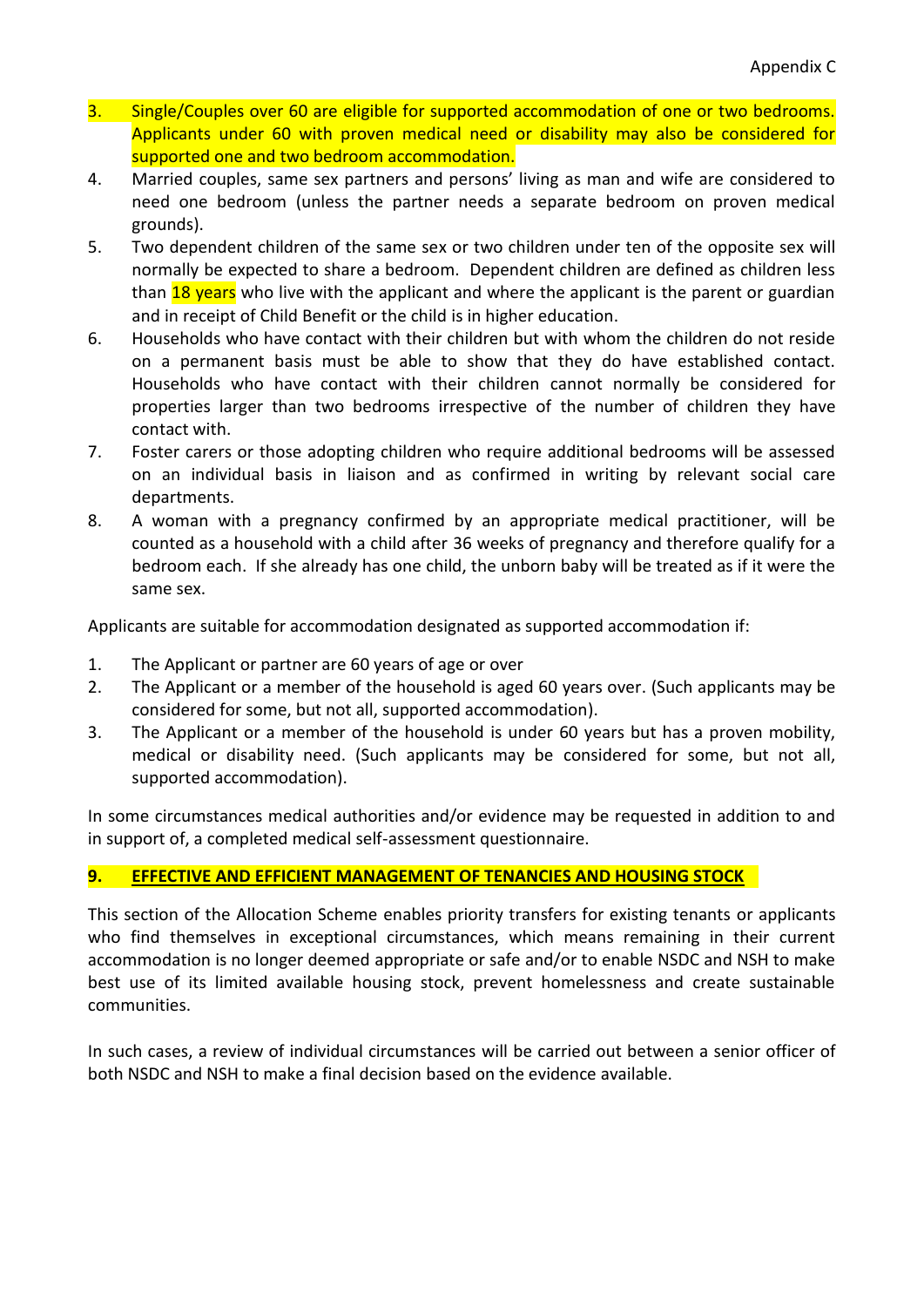The outcome of this decision may result in a direct allocation of accommodation, for reasons such as (but is not limited to):

- 1. Severe harassment, threats or actual violence, victims of anti-social behaviour, domestic abuse or where there is personal risk to the household if they remain. Sufficient evidence is required
- 2. Applicants who have either lost their statutory right to succession or have a succession right to a tenancy and the current accommodation is not suitable, as set out in the Tenancy Agreement.
- 3. To enable major repairs which require a permanent or temporary move (decant)
- 4. Where adapted properties are no longer required by a tenant or a member of their household.
- 5. Applicants or tenants requiring specialist and/or adapted properties.
- 6. Complex cases with multiple needs not addressed elsewhere in the scheme, where a multiagency approach is required i.e. evidenced entrenched rough sleeping.

This decision may be part of a multi-agency risk assessment where information (including sensitive information) will be lawfully shared.

## Local Lettings Schemes

Local Lettings Schemes can also assist in the management of existing housing stock, to help resolve issues such as, areas suffering from a disproportionate amount of anti-social behaviour or to help widen housing choices for local people and provide sustainable communities.

Local Lettings Schemes are an exception. They implement additional specific criteria to be considered in a local area when allocating housing through this Allocation Scheme.

The application of Local Lettings Schemes will be carefully considered by NSDC and NSH based on need and evidence for a limited period of time and reviewed to assess its effectiveness.

Local Lettings Schemes will be published on NSH website, available at [www.nshomes.co.uk](http://www.nshomes.co.uk/)

## **10. ANNOUNCEMENT OF LETTINGS/FEEDBACK**

Results of every property allocated will be published on a monthly basis on NSH website, available at [www.nshomes.co.uk](http://www.nshomes.co.uk/)

Feedback information is available to applicants, to understand their housing options, to make informed decisions and choices about their future bidding and to compare their housing need against the available housing.

NSH will continue to produce and publicise facts on the overall allocation of properties within the district on a monthly basis.

# **11. CUSTOMER COMMENTS PROCEDURE**

Applicants who wish to comment or complain about the service are able to contact NSH via [housing@nshomes.co.uk](mailto:housing@nshomes.co.uk) or visiting the website at [www.nshomes.co.uk](http://www.nshomes.co.uk/) in order to obtain the relevant forms for completion to ensure this is dealt with under official procedures.